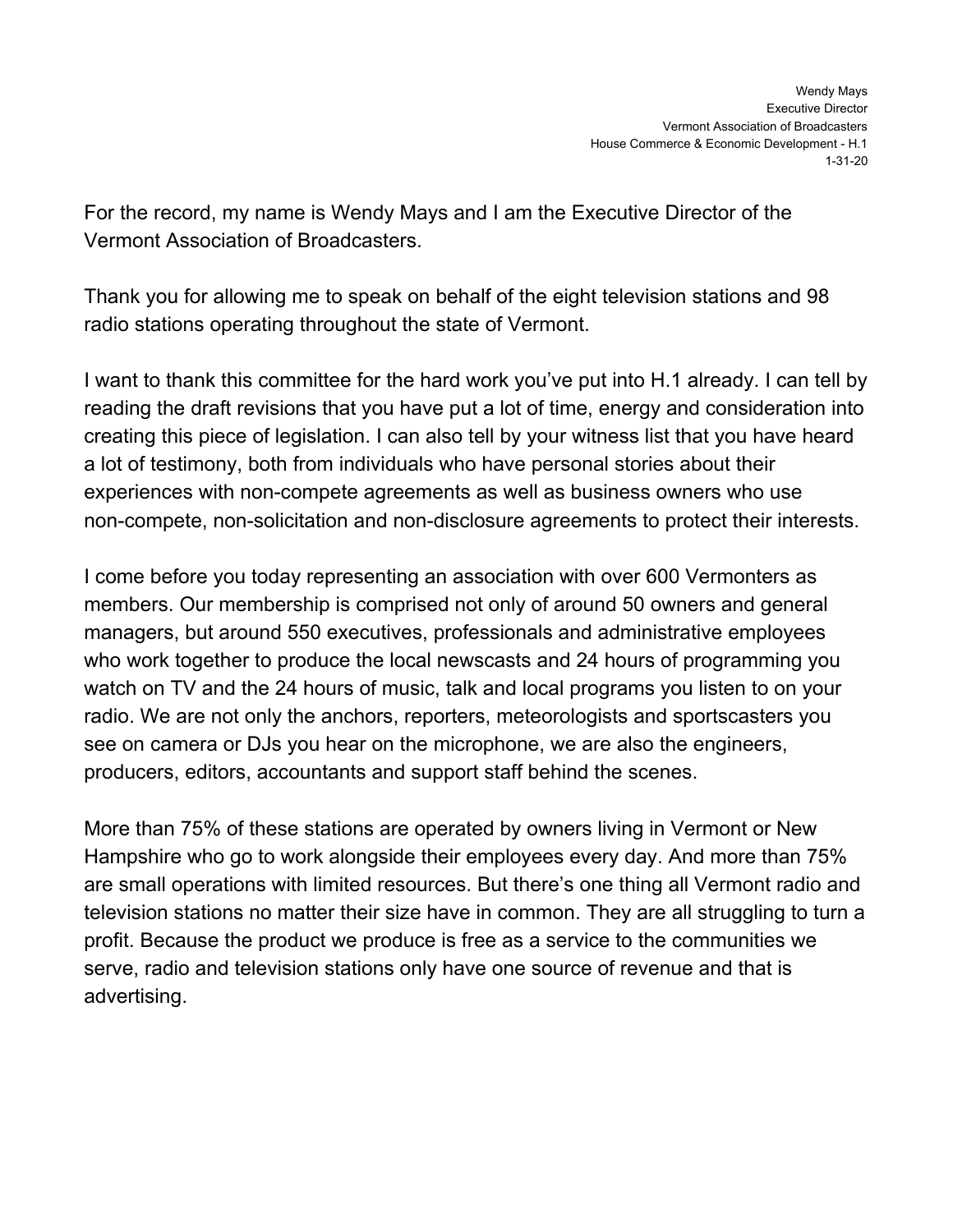A myriad of streaming services vying for people's time and attention are threatening our industry. And digital advertising from big corporations like Facebook and Google are taking the local advertising dollars radio and television stations rely on to pay their bills. The only thing that sets us apart is our localism, which is driven by the personalities that are the faces and voices of our stations. Taking away the ability of a station to protect their human resource investments and by extension their brand will take away our ability to compete with big corporations taking our revenue.

The struggle not to go dark is real and the reason I point that out is because I want to make sure this committee understands, these radio and television stations I represent are not owned by fat cats sitting back and collecting profits while their employees struggle. These owners and GMs are in the trenches everyday, fighting to make every dollar stretch so they can keep going.

Stations take chances on young on-air talent that show potential and invest a lot of time, resources and money into cultivating that talent, nurturing their image and elevating their public persona.

That is why the Vermont Association of Broadcasters cannot support legislation that *prevents* stations from protecting their investments and *forces* stations to pay money that is not merit based or earned following a performance review.

One can make the argument that if protecting their investment is truly that important, the employer should make sure the talent is content and give them incentives not to defect to the competition across the street. In a perfect world, that argument makes sense, but if the money is not there, it's not there.

There is no big stockpile of profits to pay higher salaries or offer more benefits. If the General Assembly votes to increase minimum wage, that's already going to have a catastrophic effect on most broadcasters ability to continue operating at the level they have been.